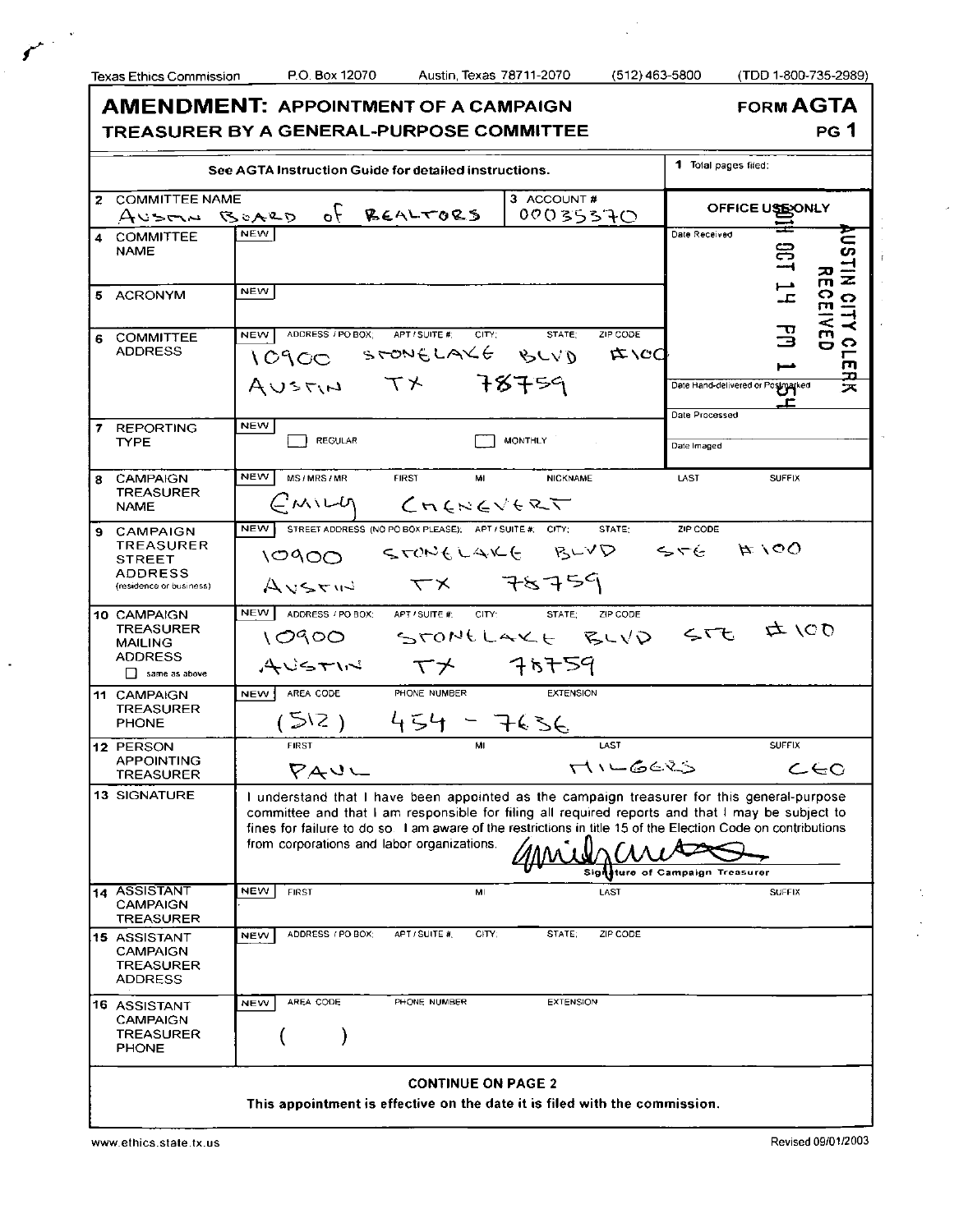$\overrightarrow{f}$ 

| <b>AMENDMENT: GENERAL-PURPOSE COMMITTEE</b><br><b>CONTROLLING ENTITY INFORMATION</b> |                                   |                                                                               |                |                                     | <b>FORM AGTA</b><br>PG <sub>2</sub> |
|--------------------------------------------------------------------------------------|-----------------------------------|-------------------------------------------------------------------------------|----------------|-------------------------------------|-------------------------------------|
| 17 COMMITTEE NAME                                                                    |                                   |                                                                               |                |                                     | 18 ACCOUNT#                         |
| 19 CONTROLLING<br><b>ENTITY</b><br><b>INFORMATION</b>                                | $\Box$ add<br>$\square$ delete    | FULL NAME OF CONTROLLING ENTITY.<br>$\alpha$ and $\alpha$ .<br><b>ACRONYM</b> |                | $\sigma_{\rm C}$ , $\sigma_{\rm C}$ | $\mathcal{L}^{\bullet}$             |
|                                                                                      | $\square$ add<br>$\Box$ detete    | FULL NAME OF CONTROLLING ENTITY<br><b>ACRONYM</b>                             |                | and a state of                      |                                     |
|                                                                                      | $\Box$ add<br>$\Box$ delete       | FULL NAME OF CONTROLLING ENTITY<br><b>ACRONYM</b>                             |                | $\tau = \tau_{\rm c}$               |                                     |
|                                                                                      | $\Box$ add<br>$\Box$ delete       | FULL NAME OF CONTROLLING ENTITY<br><b>ACRONYM</b>                             |                |                                     |                                     |
| 20 CONTRIBUTION<br><b>DECISION</b><br><b>MAKERS</b>                                  | $\Box$ add<br>$\Box$ delete       | First                                                                         | MI             | Last<br>$\sim$ $\sim$               | <b>Suffix</b>                       |
|                                                                                      | $\Box$ add<br>$\Box$ delete       | First                                                                         | мī             | Last                                | Suffix                              |
|                                                                                      | $\Box$ add<br>$\Box$ detete       | First                                                                         | ML             | Last                                | <b>Sulfix</b>                       |
|                                                                                      | $\square$ add<br>$\square$ delete | First                                                                         | $\overline{M}$ | Last<br>$\mathcal{L}^{(1)}$ and     | Sulfix                              |
|                                                                                      | $\Box$ add<br>$\sqcup$ delete     | First                                                                         | MI             | Last<br>$\bullet$                   | Sulfix                              |
| 21 EXPENDITURE<br><b>DECISION</b><br><b>MAKERS</b>                                   | $\Box$ add<br>$\Box$ delete       | First<br>$\epsilon$                                                           | MI             | Last                                | Sulfix                              |
|                                                                                      | $\Box$ add<br>$\Box$ delete       | First                                                                         | M              | Last                                | Suffix                              |
|                                                                                      | $\Box$ add<br>$\Box$ delete       | First                                                                         | M              | Last                                | Suffix                              |
|                                                                                      | $\Box$ add<br>$\Box$ delete       | First                                                                         | MI             | Last                                | Suffix                              |
|                                                                                      | $\square$ add<br>$\square$ delete | First                                                                         | MI             | Last                                | Suffix                              |
|                                                                                      |                                   | ATTACH ADDITIONAL COPIES OF THIS FORM AS NEEDED                               |                |                                     |                                     |